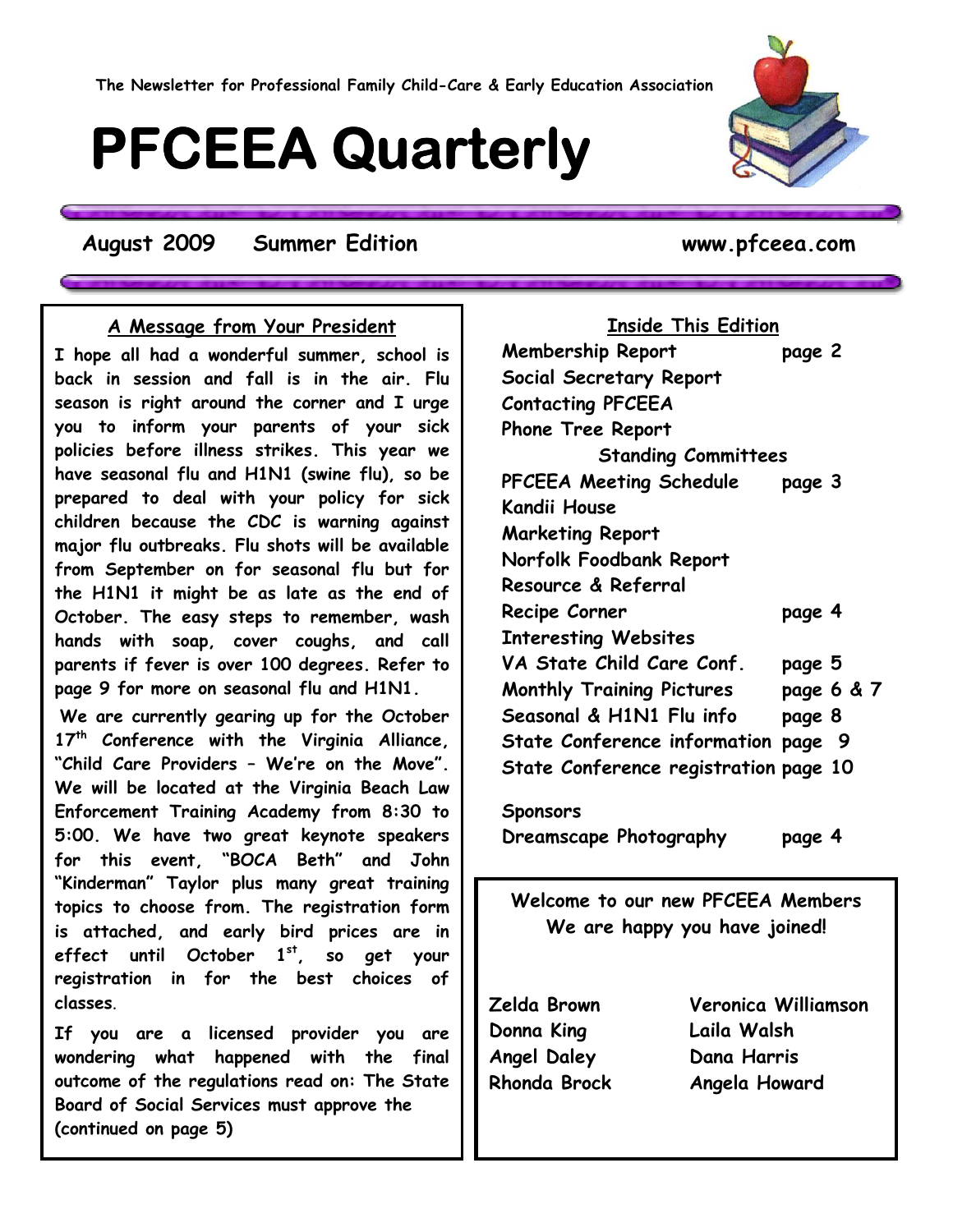#### **Membership Report**

**It looks like the recession has finally hit PFCEEA as more and more members are getting out to the child care business and therefore not renewing their membership with us. For the first time in over 2 years, we have less than 100 members. Even though our membership numbers have taken a dip, we remain a very strong association, and I'm confident the numbers will rise again. All of our members are now also members of the state child care association, The Virginia Alliance of Family Child Care Associations. (continued on page 4)** 

#### **Social Secretary**

**Birthday and anniversary cards are being sent out monthly. We also send wedding, new babies of members, sympathy and get well cards. If you know of a member that should receive one please contact me. I send out approximately 30 to 40 cards a month.** 

**A door prize is given each month. Any donations for this may be brought to each meeting. If you have any gift bags or baskets that you are no longer going to use I could use them also.** 

**The welcome bags are going well. Submitted by Diane McEwen**

#### **Phone Tree Report**

**The Phone Tree was activated three times this quarter: June for the training on Nutrition, July for the Children's Tylenol Childcare Grants and other ways to improve your childcare business and, finally in August for the Playground Safety training. Thank you to my volunteers Laurie Womack, Jan Coffman, Randee Holmes, and Leilani Ojinaga. Great job ladies! If you would like to make some calls with us contact Beth Kaminski at 853-4505. Email access is required. Submitted by Beth Kaminski** 

## **How to Contact PFCEEA**

**Email: [pfceea@yahoo.com](mailto:pfceea@yahoo.com) Website: [www.pfceea.com](http://www.pfceea.com/) Email Loop: [http://groups.yahoo.com](http://groups.yahoo.com/) Under "Join a group" type in PFCEEA** 

### **PFCEEA Executive Board**

**President Janis Ingham 498-3303 Vice-President Amy Stovall 340-2148 Treasurer Wanda DiNardo 486-4582 Corresponding Secretary Nannette Huff 422-1891 Membership Marie McFadden 482-9470** 



**Standing Committees Advertising Marie McFadden 482-9470 Historian Beth Kaminski 853-4504 Janice Coffman 499-6474 Marketing Fern Rohrer 857-7948 Marie McFadden 482-9470 Newsletter Marie McFadden 482-9470 Phone Tree Beth Kaminski 853-4504 Resource & Referral Laurie Womack 486-1840 Social Secretary Diane McEwen 490-2371**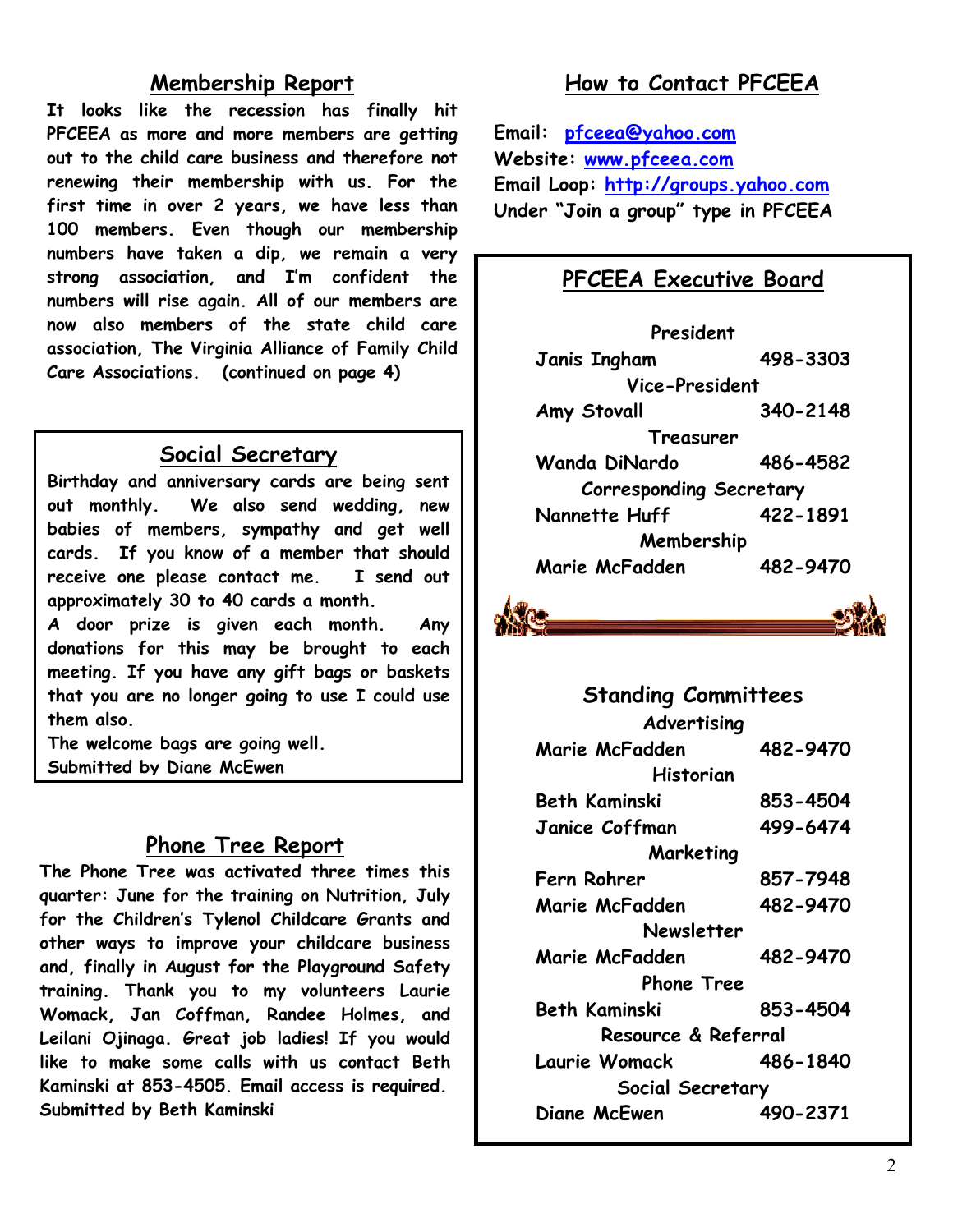# **PFCEEA Meeting Schedule**

**Please email pfceea@yahoo, or call 482-9470 to register for all meetings. In case we have to cancel a meeting, we will know whom to notify. This also helps us know how many certificates to bring as well as tell the speaker how many people to expect. PFCEEA members receive the training certificate for free, non-members pay \$5. We are now bringing our unused coupons to all of our meetings for everyone to share.** 

#### **Training Meetings**

**We have speakers lined up for October and November, and will notify you of the specific dates in the near future.** 

**General Business Meeting Monday, Sept 28 Phyllis Hamm's house 7 – 9 pm call 482-9470** 

**Please try to attend this meeting; we can't vote on items if we don't have a quorum. We want to have all of our members voice their opinion on the running of the association.** 

#### **Marketing Report**

**All of us have been hit by the economy and as a result, most of us still have openings. To help fill the openings, I am trying to explore different avenues and places to advertise PFCEEA. Please pass along places you know of where we can advertise. We continue to pass out business cards to all providers we meet and ask them if they are full to refer the parents to our website. Another month-long ad was placed in the Virginian Pilot as well as Pilot on line. In addition to Craigslist, I found another free online**  site to list our businesses **[www.freelistingsonline.com](http://www.freelistingsonline.com/)**

**Submitted by Marie McFadden** 

# **Foodbank News**

**Saturday shopping days** 

| October | November | Dec.   |
|---------|----------|--------|
| 10 & 24 | 7 & 21   | 5 & 19 |

**The Annual meeting for Child Care Providers will be on Monday, Oct 19 at 7 pm at the Foodbank building, 800 Tidewater Dr., Norfolk, VA. Please mark your calendar. If you miss this meeting you will only be able to make up the class in November & December. Beginning in January if you have not taken the class, your account will be closed.** 

**April will be the last month providers will be able to send in money to their USDA sponsor for Foodbank Shopping.** 

**A reminder: after June 2010, child care providers will not be able to continue shopping at the Foodbank. At the end of June, you will either be able to ask for a refund of any money left in your account or you can choose to make a donation to the Foodbank.** 

**Submitted by Marie McFadden**

# **Resource & Referral**

**The members list on the PFCEEA website was viewed 47 times in June, 50 times in July and 48 times in August. Last year it was viewed 77 times in June, 87 times in July and 65 times in August. These numbers reflect what everyone already knows – the recession has hit our area. We know things will get better soon especially if everyone helps one another.** 

**Submitted by Laurie Womack**

#### **Kandii House**

**Beginning with our September meeting, I can accept your donations of baby food, formula, and clothing for the Kandii House. If you have a very large donation, call Nannette to schedule a pick up - 422- 1891. Your donations are appreciated very much.**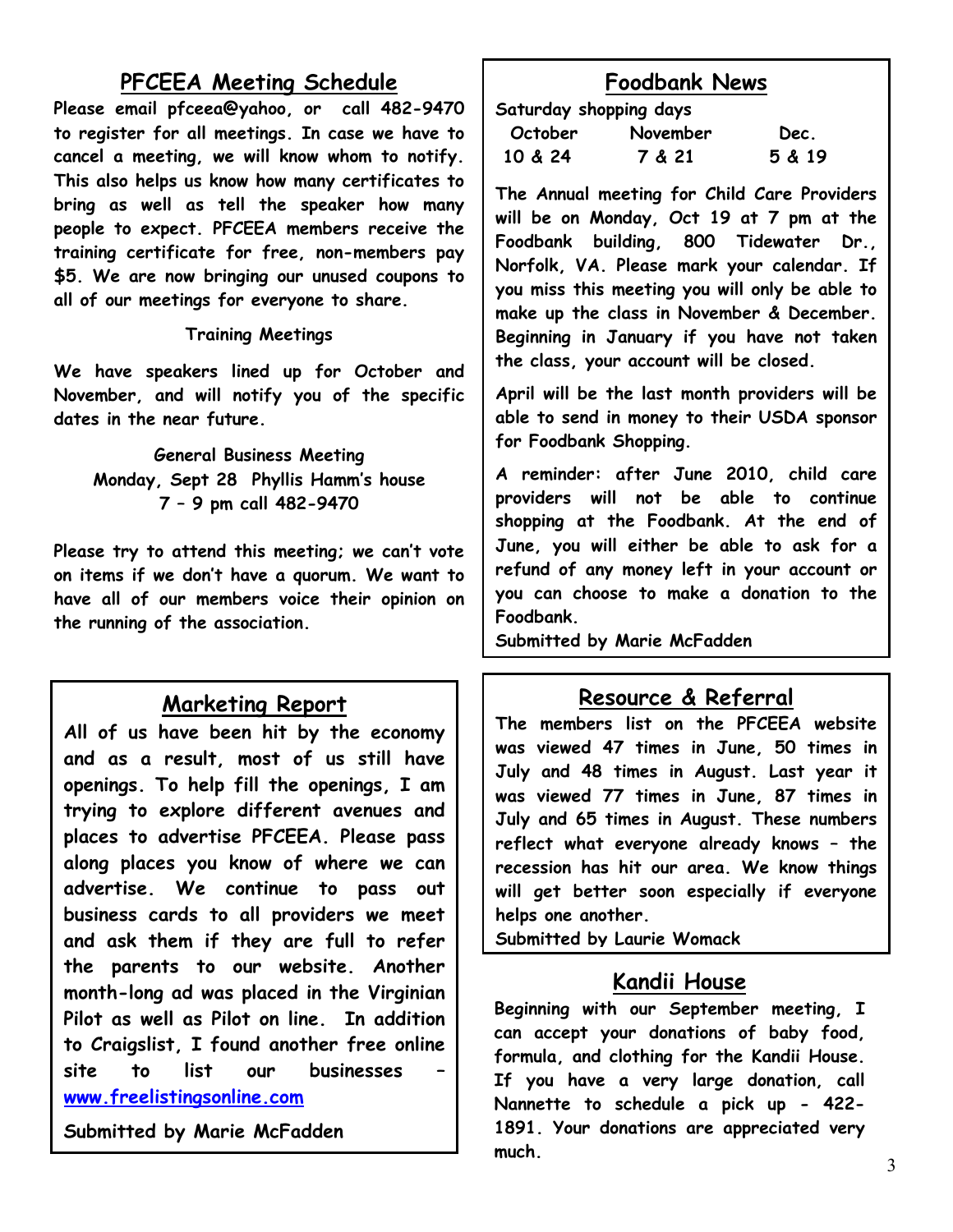### **Membership Report continued**

**Since September of 2001, we have had 310 join PFCEEA; currently we have:** 

|            | '02 | '03 | '04 | '05 | '06 | '07 | '08 | '09 |
|------------|-----|-----|-----|-----|-----|-----|-----|-----|
| Jan        | 51  | 59  | 86  | 93  | 99  | 91  | 116 | 107 |
| Feb        | 52  | 64  | 87  | 99  | 98  | 94  | 120 | 106 |
| Mar        | 55  | 67  | 97  | 108 | 99  | 102 | 118 | 100 |
| Apr        | 62  | 68  | 94  | 108 | 98  | 90  | 119 | 106 |
| May        | 67  | 71  | 90  | 116 | 94  | 95  | 104 | 92  |
| Jun        | 68  | 73  | 92  | 118 | 92  | 103 | 116 | 109 |
| Jul        | 70  | 76  | 89  | 117 | 90  | 105 | 110 | 107 |
| Aug        | 73  | 81  | 98  | 115 | 94  | 109 | 112 | 98  |
| <b>Sep</b> | 75  | 82  | 100 | 105 | 93  | 120 | 121 |     |
| Oct        | 66  | 84  | 100 | 99  | 92  | 115 | 116 |     |
| Nov        | 64  | 85  | 91  | 99  | 90  | 108 | 110 |     |
| Dec        | 64  | 85  | 93  | 99  | 91  | 110 | 109 |     |



# **Interesting Websites**

**Coupons – [www.moneysavers.com](http://www.moneysavers.com/) [www.southernsavers.com](http://www.southernsavers.com/) [www.pillsbury.com](http://www.pillsbury.com/) [www.bettycrocker.com](http://www.bettycrocker.com/)** 

**[http://discounts.shopathome.com/Coupon-](http://discounts.shopathome.com/Coupon-Directory.aspx)[Directory.aspx](http://discounts.shopathome.com/Coupon-Directory.aspx)**

**Free advertising–www.freelistingsonline.com New search engine – [http://askboth.com](http://askboth.com/) Make animated pictures – [www.makeagif.com/](http://www.makeagif.com/) Touch up Photos -<http://makeup.pho.to/> Free Business Cards -** 

 **<http://www.freepdfcards.com/>**

**Submitted by Marie McFadden** 

### **Recipe Corner**

**We all want to try new recipes from time to time, but we are more apt to try it if we know someone has already made it and their family enjoyed it. Please feel free to share any of your recipes with us. Email them to pfceea@yahoo.com** 

#### Taco Soup

- **1 pound of ground beef**
- **1 large can tomato sauce**
- **2 cans stewed tomatoes**
- **1 envelope Taco seasoning**
- **3 cups water (a little less for thicker soup)**
- **1 can drained corn (or any veggie)**
- **1 can refried beans**

**Brown the meat before adding other ingredients, then cook for 1 hour. Top with shredded cheese and serve with Fritos.** 

# **Wraps**

**Want to mix things up? Try a tortilla! This versatile, low-fat Mexican staple tastes great filled with veggies, beans, and hummus. Or, top with tomato sauce and cheese for a healthy personal pizza.** 

# **Peanut Butter and Banana Wrap**

**1/2 cup creamy peanut butter** 

- **4 whole wheat or regular flour tortillas (8-10")**
- **1/4 cup honey**
- **2 small bananas, sliced**
- **1/4 cup miniature semisweet chocolate Chips (optional)**

**Spread 2 T peanut butter over each tortilla. Drizzle 1 T honey, top with banana slices & chocolate chips. Roll up tortillas.** 

**Submitted by Janis Ingham**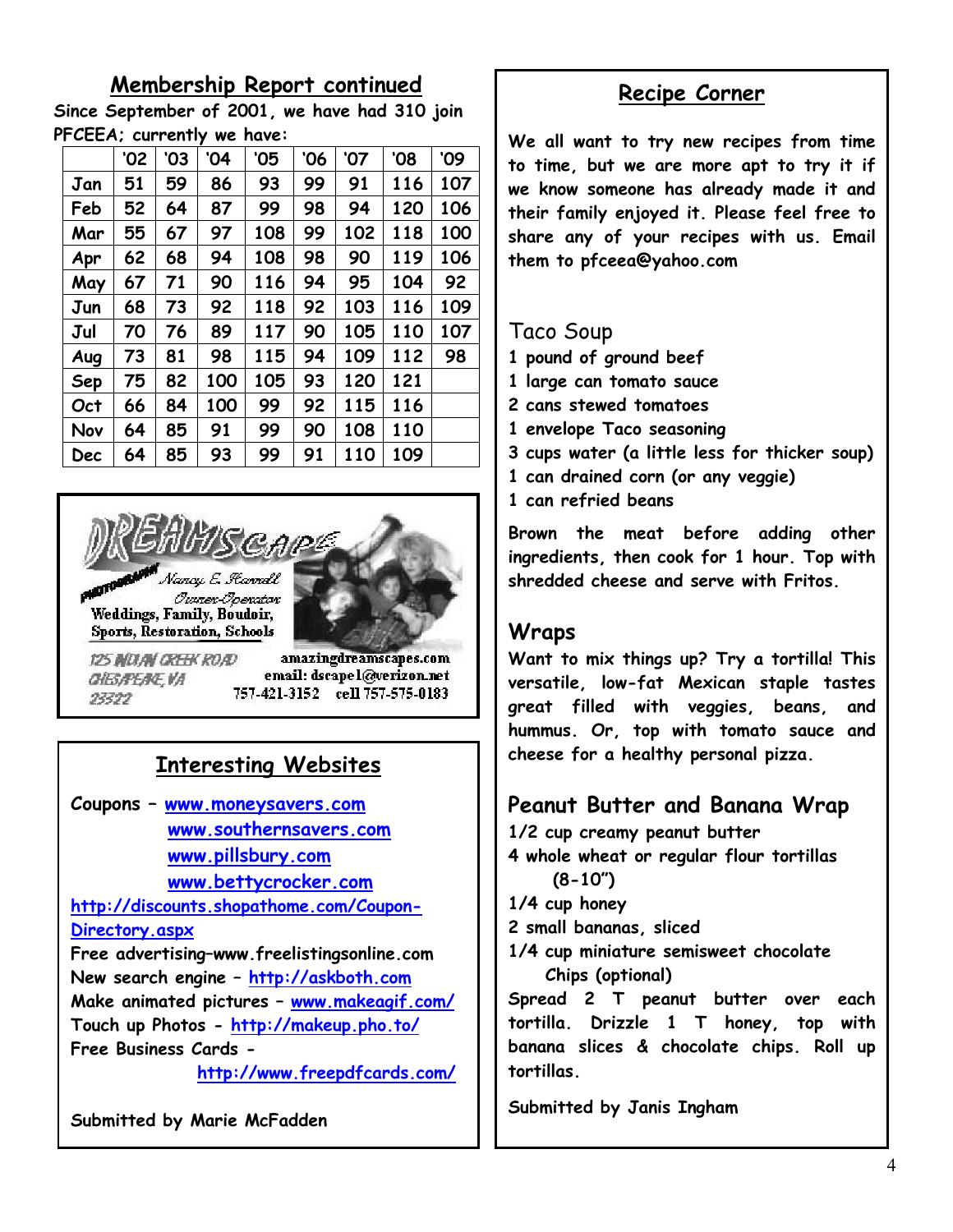#### **President's Message continued from pg 1**

**proposed final regulation before it will be made available to the public. The State Board will vote on approving the final proposed regulation at their August 19, 2009 meeting. If they approve the regulation, it will be immediately available for the public to see at: [vatownhall@dpb.virginia.gov.](mailto:vatownhall@dpb.virginia.gov) The regulation must be approved by the Department of Planning and Budget, the Secretary of Health and Human resources, and the Governor's Office before it can be printed in the Virginia Register of Regulations. If/when it is printed in the Register, there is another 30-day public comment period before the regulation becomes final. If the regulation is approved at all these steps, you will receive notice of training available on the new regulations. The regulation will not be effective until training has been made available to family day home operators.** 

 **Our board meeting will be September 28th at Phyllis Hamm's house, please come and support your association. We need fresh ideas and assistance in determining our future course. As meeting space is getting harder to reserve and trainers are busy we are considering holding quarterly trainings with a business meeting on Saturday's. We will discuss this with other agenda items at the board meeting on the 28th, please join us and voice your opinion.** 

**Sincerely,** 

*Janis Ingham*

President, PFCEEA

#### **Saturday, October 17, 2009 Virginia State Child Care Conference Virginia Beach, VA**

**Have you heard?** 

**PFCEEA is co-hosting this year's state child care conference right here in our own back yard – The Virginia Beach Law Enforcement Training Academy to be exact. If you have attended our Child Care Extravaganzas, you know some of the classrooms are small. If you plan to attend this conference, don't delay in sending in your registration form as they have already received more registrations than they anticipated receiving at this early date. If you haven't attended a state conference, this is the perfect one to attend. The price for all day including lunch is a very affordable \$35. In the past, the Alliance has charged over \$100 for a 1-day conference. To sweeten the deal, each local association is able to give 1 full scholarship to a member of their association. Also, the Alliance is giving 10 scholarships to first time attendees. The person would pay for the conference and indicate on their form they would like to apply for a first time attendee scholarship. If more than 10 requests are received, names will be drawn from a hat and the winners will be notified at the conference. In addition to the above scholarships, the USDA Sponsors Association is awarding 50 \$20 scholarships. Contact your USDA sponsor for the details. The full 8 page conference registration packet can be viewed on our website: [http://pfceea.com](http://pfceea.com/) , click on "Upcoming Workshops & Meetings", the Conference registration form is on the top of the page. Please see pages 9 & 10 of this newsletter for the list of workshops and the registration form. If you have any questions, call Janis at 498-3303 or Marie at 482-9470 or, email to: pfceea@yahoo.com**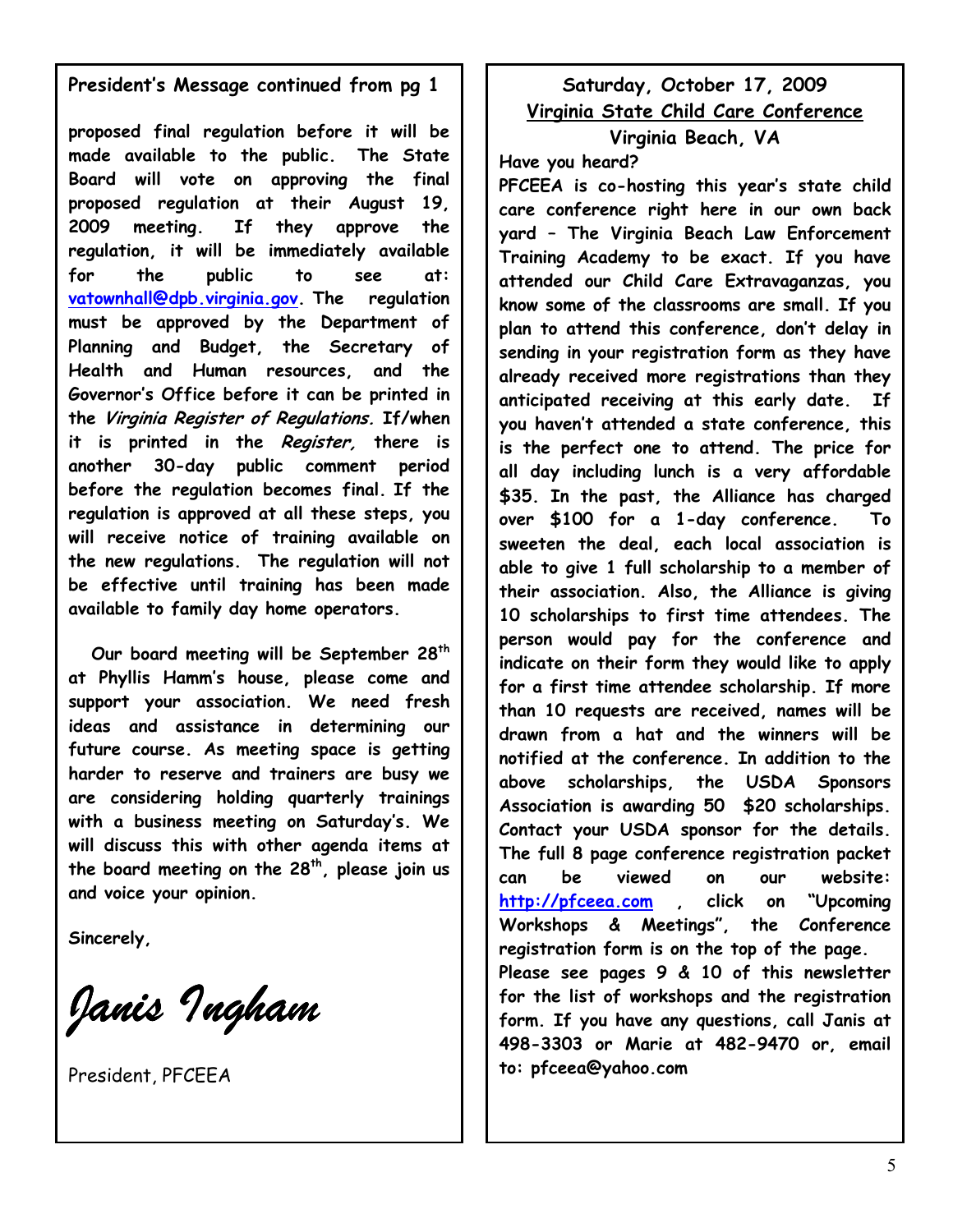# **June 2009 Training Meeting Pictures "Nutrition for Children" presented by Bonnie Tazewell**



# **June 27 Baltimore, Maryland NAFCC conference**



**Tom Randee** 

**Marie Stephanie Melody**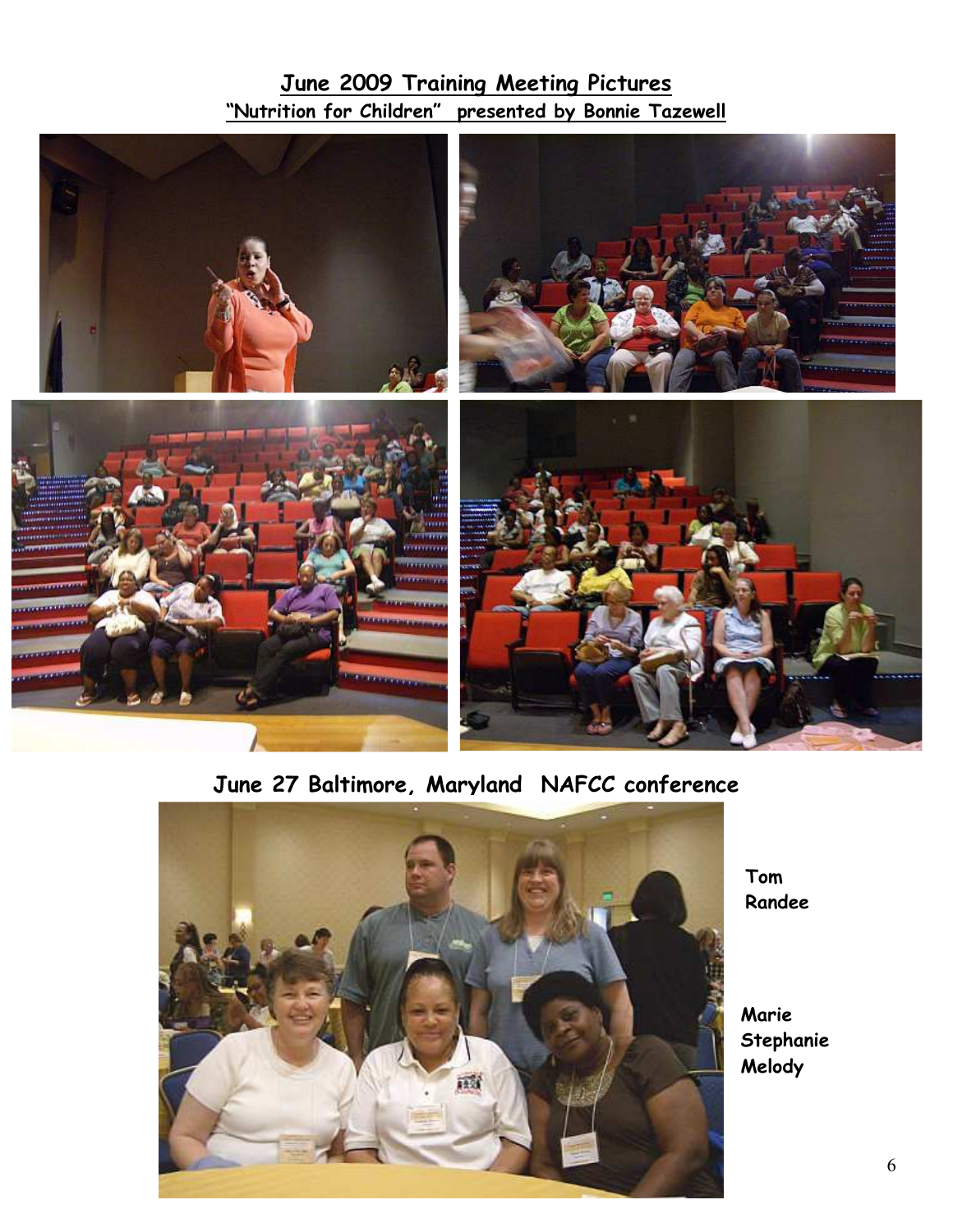# **July 20 Training Meeting "Incentives For Enhancing Your Childcare Business" presented by Dawn Garrigus**







Dawn Janis Joann Hilda

**August 17 Training Meeting "Playground Safety"** 



USDA Recordkeeping by Stephanie **Speaker Toni Cacace-Beshears** 







*Our* **attendees Door Prize winners**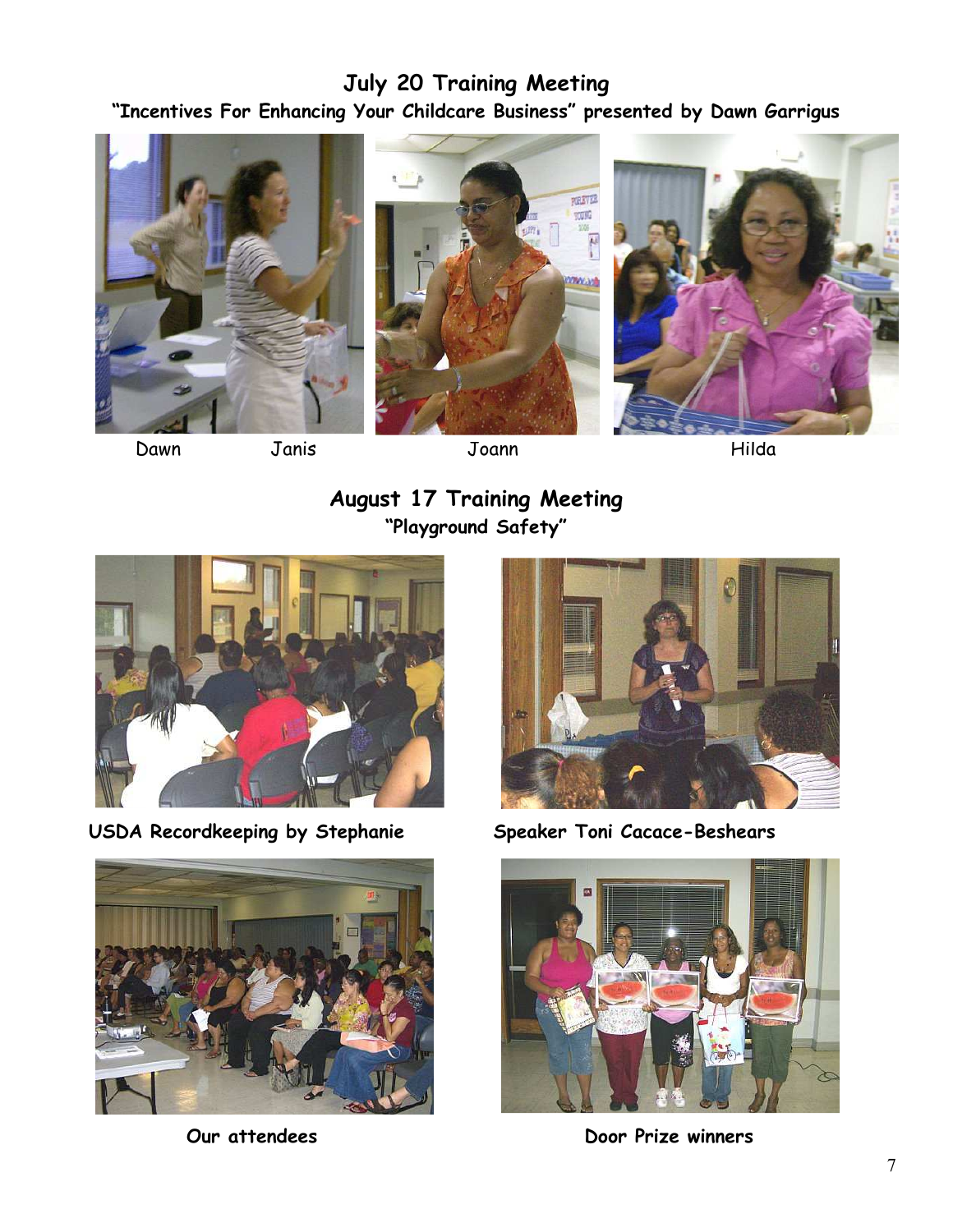**Doctors are reporting a severe form of swine flu that goes straight to the lungs, causing severe illness in otherwise healthy young people and requiring expensive hospital treatment, the World Health Organization said on Friday."** 

**Children less than 5 years of age are at increased risk of complications from influenza (flu); the risk is greater among children less than 2 years old. Importantly, infants less than 6 months of age represent a particularly vulnerable group because they are too young to receive the seasonal or 2009 H1N1 influenza vaccine; as a result, individuals responsible for caring for these children constitute a high-priority group for early vaccination. Influenza vaccination is the primary means of preventing flu. Additionally, infection control measures are recommended to reduce the spread of flu. However, early childhood settings present unique challenges for infection control due to the highly vulnerable population, close interpersonal contact, shared toys and other objects, and limited ability of young children to understand or practice good respiratory etiquette and hand hygiene. Thus, parents, early childhood providers, and public health officials should be aware that, even under the best of circumstances, transmission of infectious diseases such as flu cannot be completely prevented in early childhood or other settings. No policy can keep everyone who is potentially infectious out of these settings. Early childhood providers should frequently remind children, their families, and staff about the importance of staying home when ill; early treatment for people at higher risk for flu complications; hand hygiene; and respiratory etiquette.** 

**Get vaccinated against the flu: The best way to protect against the flu – seasonal or 2009 H1N1 – is to get vaccinated. A vaccine will be available this year, as it is each year, to protect against seasonal influenza. Vaccine to protect against the 2009 H1N1 flu virus is currently in production, and initial doses are expected to become available later in the fall. The five primary target groups for vaccination against 2009 H1N1 flu include pregnant women, people who live with or care for children younger than 6 months of age, healthcare and emergency medical services personnel, people age 6 months through 24 years, and people age 25 through 64 years who have underlying medical conditions that put them at higher risk of complications from influenza. All children and many staff in early childhood settings will fall within these groups and should be among the first to receive the 2009 H1N1 flu vaccine. Visit <http://www.cdc.gov/h1n1flu/vaccination>for more information.** 

**Stay home when sick: Children and caregivers with flu-like illness should remain at home and away from others until at least 24 hours after they are free of fever (100° F ) (greater when measured orally), or signs of a fever, without the use of fever-reducing medications. Symptoms of 2009 H1N1 flu virus can include fever, cough, sore throat, runny or stuffy nose, body aches, headache, chills, and fatigue, and sometimes diarrhea and vomiting. To the extent possible, sick individuals should stay at home and avoid contact with others until they have been without fever for 24 hours, except when necessary to seek medical care. Epidemiologic data collected during spring 2009 found that most people with 2009 H1N1 flu who were not hospitalized had a fever that lasted 2 to 4 days; this would result in an exclusion period of 3 to 5 days after onset of symptoms in most cases. CDC recommends this exclusion period whether or not antiviral medications are used.**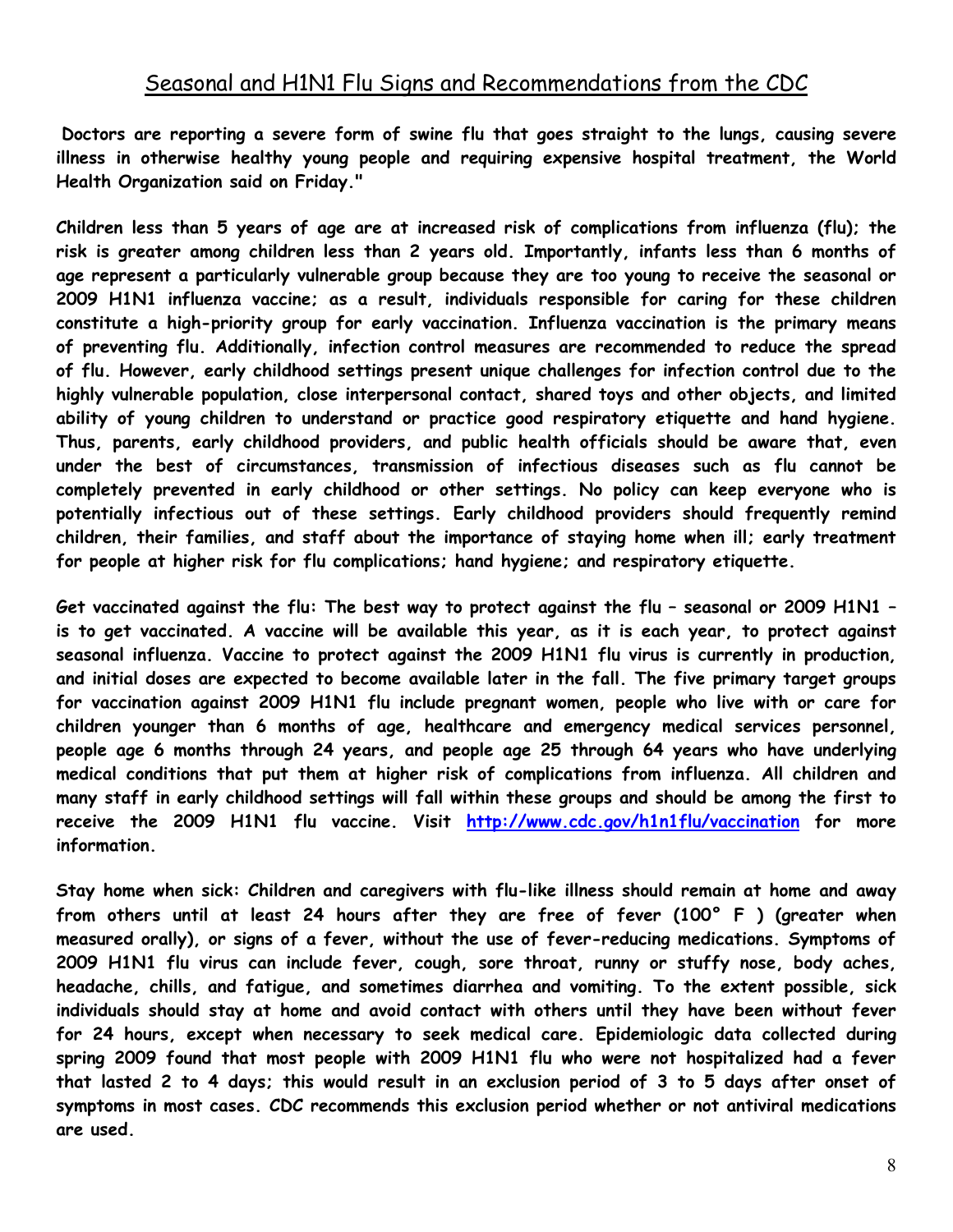# **Virginia State Child Care Conference Saturday, October 17, 2009 8:30 am to 4:50 pm 411 Integrity Way, Virginia Beach, VA 23451**

**Directions: <http://www.bing.com/maps/> [http://maps.yahoo.com](http://maps.yahoo.com/) [http://www.maps.google.com](http://www.maps.google.com/)**

# **Five Training Hours 2 Keynote Speakers John "Kinderman" Taylor and "Boca Beth"**

#### **NOTE:**

**To see the full version of this conference registration brochure, go to [www.pfceea.com](http://www.pfceea.com/) click on "Upcoming Workshops and Meetings", then, click on "conference registration form". Or, send an email to: [pfceea@yahoo.com](mailto:pfceea@yahoo.com) and request the conference information be emailed to you. If you have questions regarding this conference, please call Marie at 757-482-9470 or Janis at 757-498-3303.** 

**HOTEL: The DoubleTree Hotel, 1900 Pavilion Drive, Virginia Beach, VA has given us a rate of \$85 per night. To receive this rate, make reservations prior to September 16 by calling 1-800-222-8733. After September 16, call the hotel directly to see if any rooms are still available 757-437-2026.** 

**LUNCH: your choice of sandwich or wrap (see next page)** 

#### **Workshop Session 1 (choose 1)**

- **A. Boca Beth workshop presented by Beth Butler, a.k.a. Boca Beth**
- **B. Tips to Build & Protect Assets in a Tough Economy: presented by John Governor**
- **C. Baby Sign: basic Sign Language presented by Ellen Baker & Holly Boyce**
- **D. Autism: Signs & Symptoms presented by Nancy Harris-Kroll**

**Workshop Session 2 (choose 1)** 

- **A. Kindercise Workshop presented by John "Kinderman" Taylor**
- **B. Business Basics (tax workshop) presented by Duane Bennett**
- **C. Health, Fitness & Movement presented by Rusty McQuade**
- **D. Special Needs and Chronically Ill Children (nutrition) presented by Abeba Tzeggai**

#### **Workshop Session 3 (choose 1)**

- **A. Licensing: Regulations & Information Update presented by Carol Troxell**
- **B. The Next Generation of Builders presented by Brenda Cubero**
- **C. QRIS Overview presented by Hilari Devine**
- **D. Nutritional Fun and Games presented by Debra Kupec & Mary Bashore**
- **E. Using Television as a Teaching Tool PBS workshop presented by Marsha McLean**

**Some classrooms are small, to ensure you receive your class choices, we recommend you register as soon as possible. Early bird deadline is October 1.**